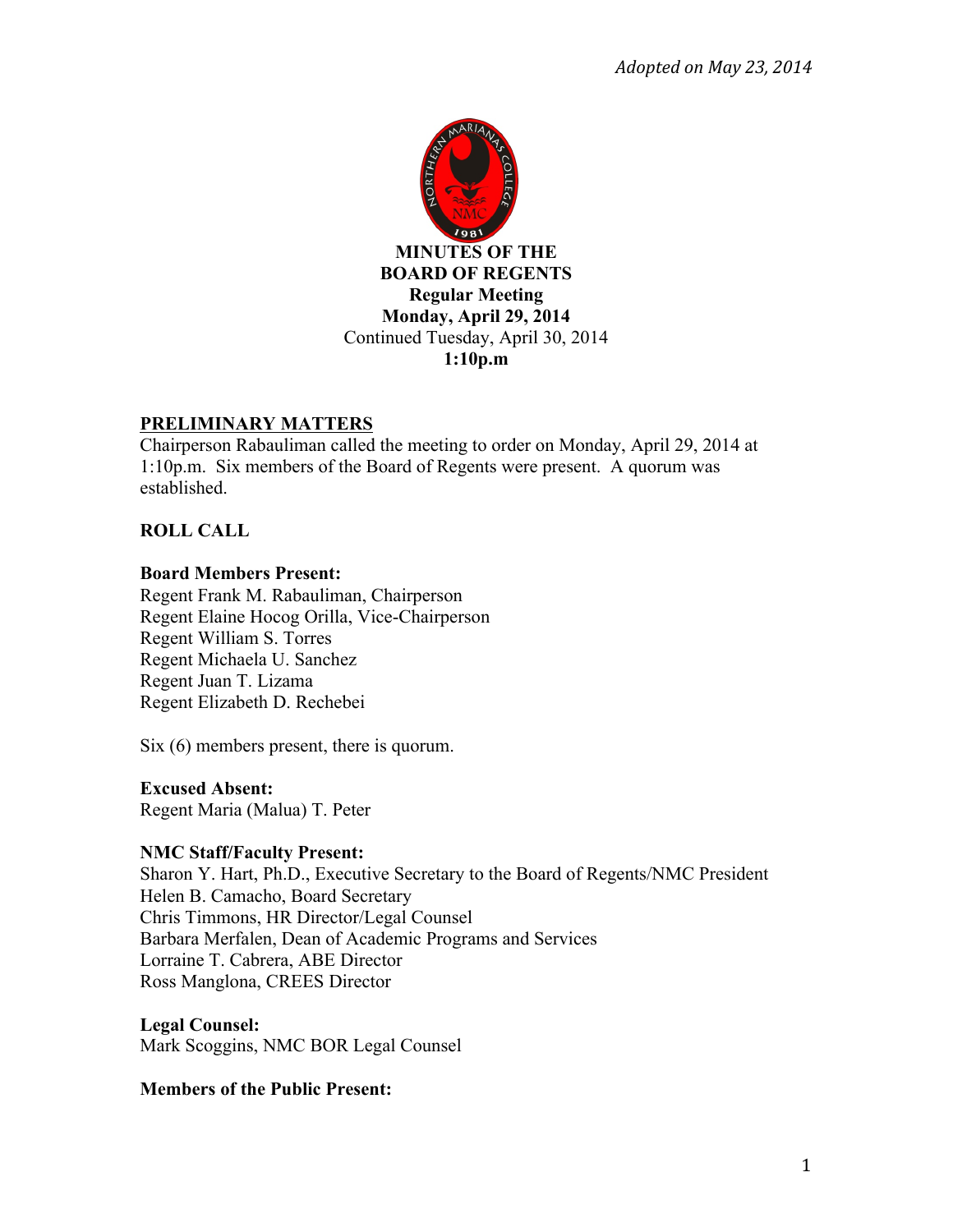Junhan Todeno, Marianas Variety News Reporter

## **ADOPTION OF AGENDA**

Regent Orilla motioned to adopt the agenda and seconded by Regent Sanchez. All six members voted yes, the motion passed. The agenda is adopted.

### **MEETING MINUTES FOR ADOPTION**

Regent Orilla motioned to adopt the Regular meeting minutes of March 31, 2014 and seconded by Regent Sanchez. Chairperson Rabauliman talked about the committee reports being incorporated as part of the record of the board meeting minutes. The board will be reviewing legal counsel's opinion on the matter. Regent Torres recommended holding back from adopting the meeting minutes until the board deliberates on this matter. After much discussion, Regent Orilla withdrew her motion. The adoption of the minutes is tabled.

## **PUBLIC COMMENT PERIOD**

There is no public comment.

# **REPORTS AND ACTION FROM STANDING COMMITTEES**

# **Fiscal Committee Report:**

Regent Torres, Fiscal Committee Chair provided an update. He highlighted the following:

- **1.** Foundation
- **2.** Facilities: Capital Spending and Debt Exploration
- **3.** Budget: Revisiting the budget for purposes of advocacy and best effort in trying
- **4.** Investors for Student Housing / Student Center

### **Program Committee Report:**

Regent Elizabeth D. Rechebei, Program Committee Chair provided an update. A committee report was provided. She highlighted the following:

- **1. Board Policy No. 2004 - College Surveys:** The committee decided to table this item pending the WASC Senior Accreditation process.
- **2. Board Policy No. 2005 – Speech: Time, Place and Manner:** The committee has reviewed the policy as well as the legal opinion submitted by Counsel Borja. The committee will be making its recommendation.
- **3. Board Policy No. 3006 – Articulation:** The committee recommended some minor changes. The reason for the minor change is to allow for recognized International institutions or organizations to be eligible for this program. The committee will be recommending for adoption.
- **4. Board Policy No. 3029 – Course Challenges & Prior Learning Credit**  The committee recommended to include other programs and disaggregated information from time to time or depending on the availability of data. The committee will be recommending for approval.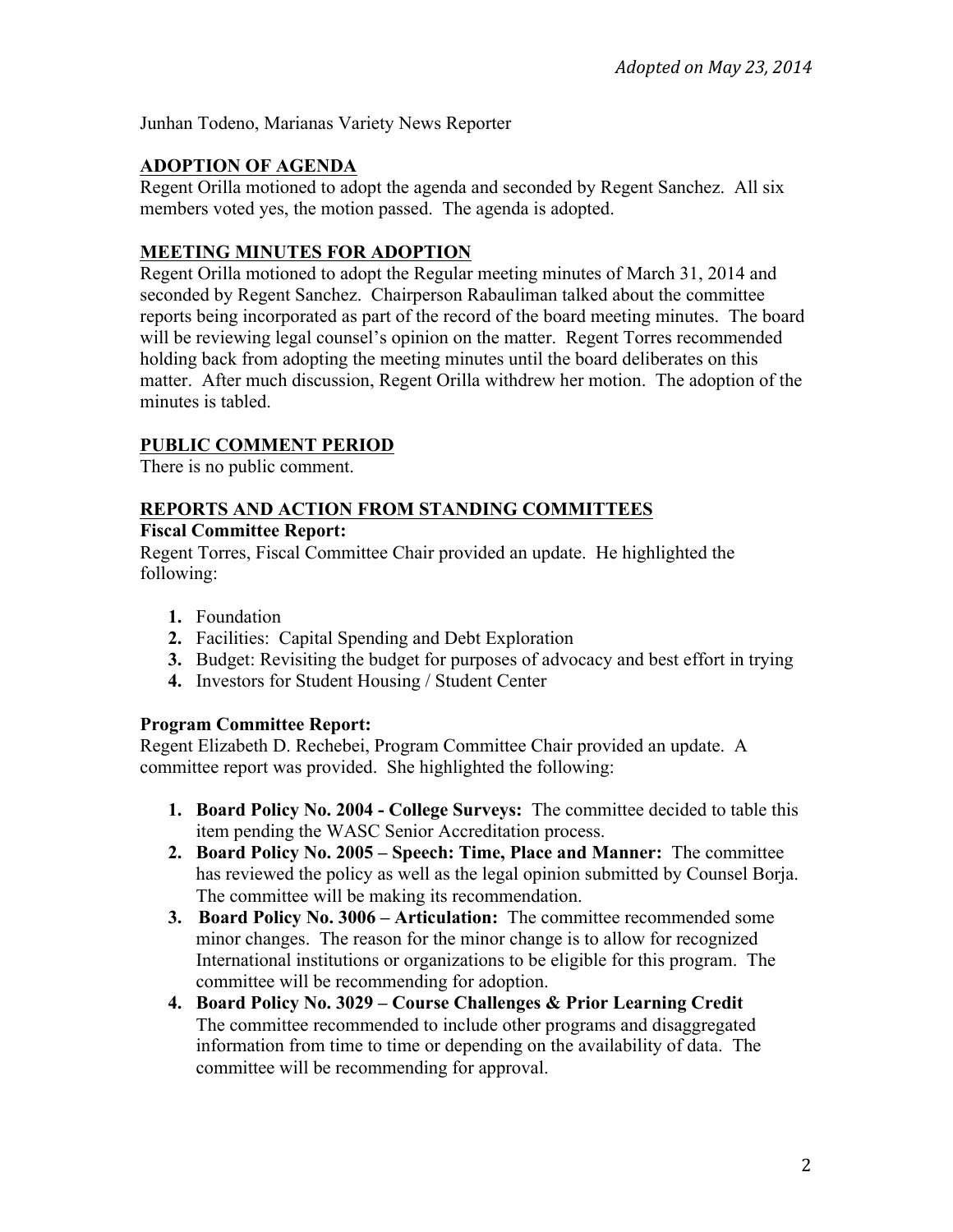- **5. Board Policy No. 3030 – Academic Calendar:** The committee will recommend for adoption.
- **6. Review of CNMI disaggregated data –** This item was included by mistake; no discussions.

### **Personnel Committee Report:**

Regent Juan T. Lizama, Personnel Committee Chair provided an update and highlighted the following items:

- **1. Board Policy No. 6000 – Compensation:** The committee will recommend approval.
- **2. Board Policy No. 907 – Drug Free Workplace, Smoking:** The committee will recommend approval. The policy will be renumbered to Board Policy No. 5004.
- **3. Organizational Chart –** Tabled for further review.

## **OLD BUSINESS**

### **Board Annual Evaluation:**

The board completed its Annual Evaluation. A compilation of the results is on hand.

#### **Board Policies for Consideration:**

- **1. Board Policy No. 2004 – College Surveys:** Tabled pending the WASC Senior accreditation visit and thus, will remain with the program committee.
- **2. Board Policy No. 2005 – Speech: Time, Place and Manner**: The committee agreed that this is not necessary as a policy. There were no objections to eliminate this policy from the board agenda.
- **3. Board Policy No. 3006 – Articulation:**

Regent Rechebei indicated that the committee is ready to make its recommendation for adoption. Regent Lizama motioned to adopt Board Policy No. 3006 – Articulation and seconded by Regent Orilla. Discussion ensued about the policy pertaining to the second to the last word of the last sentence, the word reputable. The committee recommended to change the word "reputable" to "recognized." After much discussion, Regent Lizama withdrew his motion. Regent Torres noted that the President should also reflect on the ability of the institution on how this may impact on the eligibility of US Department of Education federal assistance. This item is tabled and referred back to the program committee.

## **4. Board Policy No. 5004 – Drug Free Workplace, Smoking:**

Regent Lizama motioned to adopt Board Policy No. 5004 – Drug Workplace, Smoking and seconded by Regent Rechebei. Regent Torres raised a concern on the language stated in the policy where there is a declaration that there shall be an internal policy. Regent Lizama talked about the aspect of implementation and there were a lot of variations on how the implementation was going to be handled. This item is tabled and will be discussed in executive session. Counsel Scoggins will provide an opinion then.

**5. Board Policy No. 6000 – Compensation:** This item is tabled pending discussion in executive session.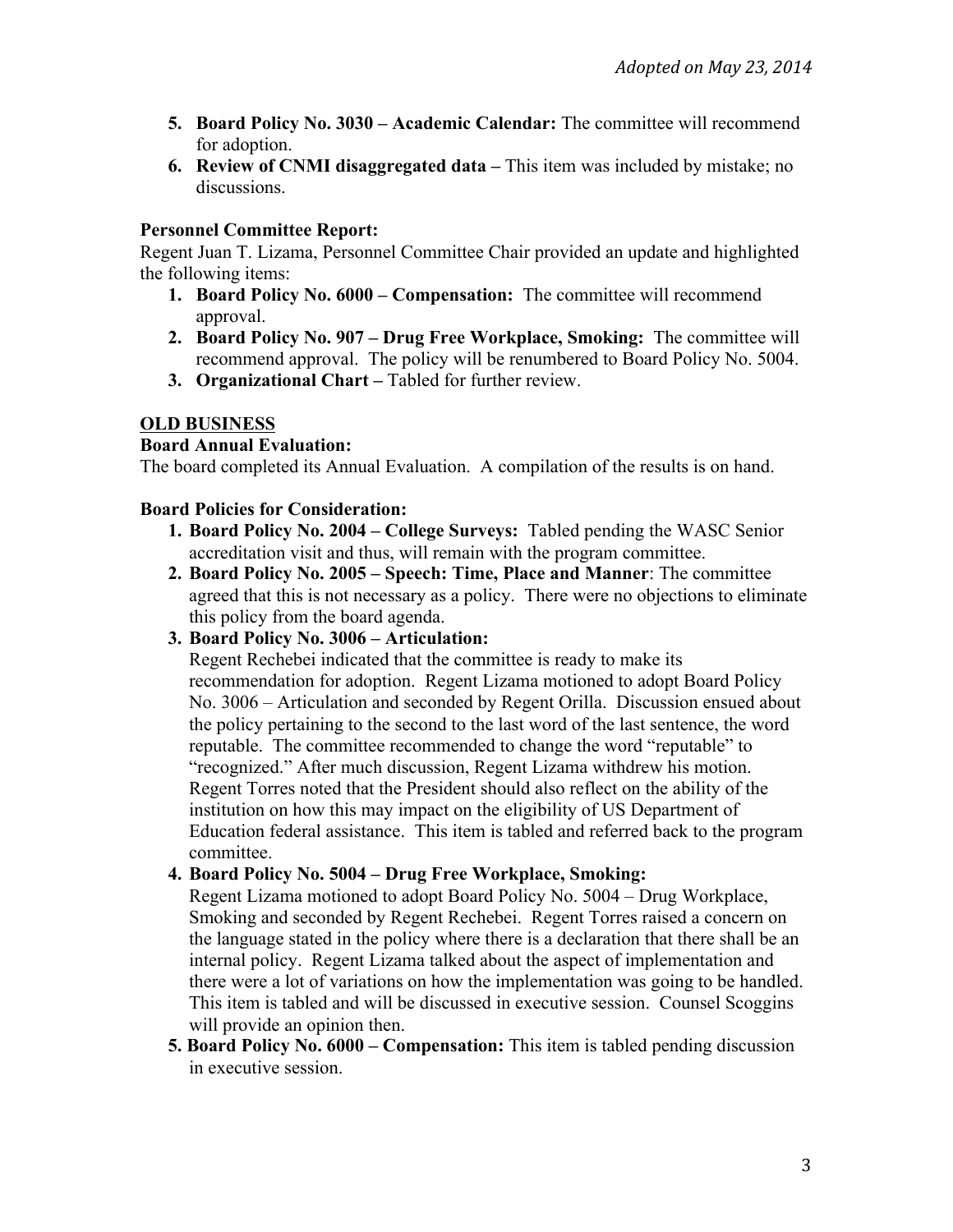## **NEW BUSINESS**

### **Board Policies for Consideration (First Reading)**

- **1. Board Policy No. 3029 – Course Challenges & Prior Learning Credit**  Regent Rechebei motioned to adopt this policy and seconded by Regent Orilla. All members voted yes, the motion passed.
- **2. Board Policy No. 3030 – Academic Calendar**  Regent Lizama motioned to adopt this policy and seconded by Regent Sanchez. Regent Torres had an inquiry about the policy. After much discussion, all six members voted yes, the motion passed.
- **3. Foundation –** This item will be discussed in executive session.
- **4. ACCT Awards –** Presentation made by Dr. Hart about how ACCT provides annual awards in numerous categories. The recommendation is to move forward with the application. President Hart mentioned that the nominee for the Trustee Award would be former Board Chairperson Regent Juan T. Lizama for this award, especially as he helped steer and navigate the college through difficult times. For the record, the board supports NMCs participation.

## **NMC EXECUTIVE REPORTS**

### **WASC Accreditation Update:**

President Hart provided an update on accreditation matters. She noted the WASC Senior Visit this week. Amanda Allen, Accreditation Liaison Officer shared a packet with the board and discussed the schedule for the visit with WASC Senior.

#### **Chief Financial Officer Report:**

Tracy M. Guerrero, CFO provided an update (handout provided) on the fiscal status of the college. She highlighted the following:

- 1. Overall operating in positive revenue.
- 2. Revenues by Source (General, Appropriations, Federal Sources, Tuition).
- 3. Shortfall Revenue expected by 5 percent and the College implemented a 50% in cost savings.
- 4. Expenditures by Function (Instructional, Administration, Student expense, Student Services) as of 2/28/14.
- 5. FY 2014 YTD Operations Budget Variance as of March 30, 2014.

### **Legislative Updates:**

Frankie M. Eliptico, External Relations Office Director provided an update. He presented on S.L.I. No. 18-03, "To amend Article III, SS 9 (a) of the NMI Constitution to cap the government annual expenditure legal at \$104,320,000, which is the legal of fiscal year 2013, to require any surplus revenue collected to be distributed to supplement the public health, safety and education programs, the NMI Retirement government obligations and land compensation payments, and to establish a trust account for any surplus funds; and for other purposes. Meaningful discussions ensued however; the board opted not to support the bill.

**President's Report:** Handout provided.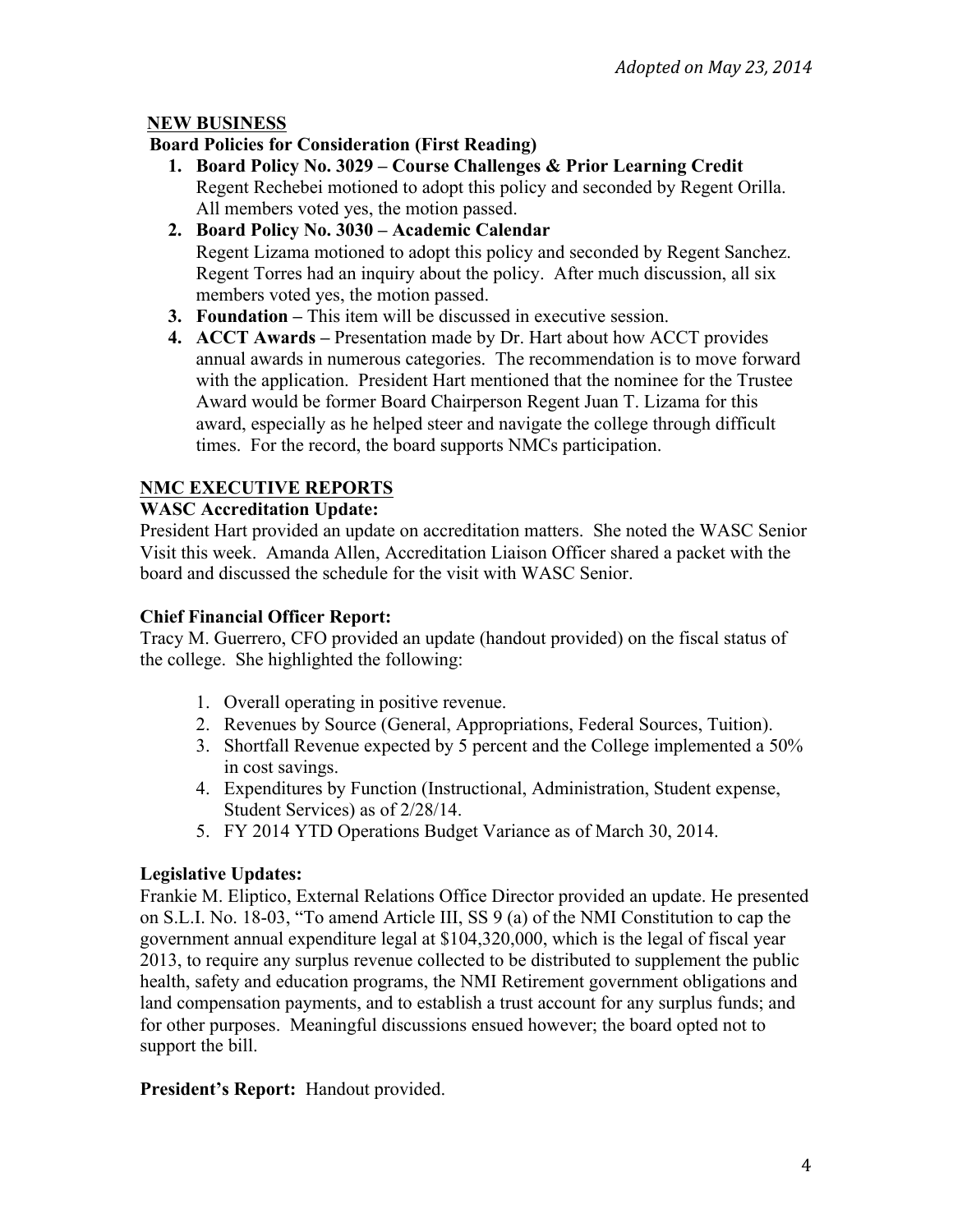### **BOARD MEETING ASSESSMENTS**

The board agreed to work on the assessment tomorrow, April 30, 2014 at 9:00a.m.

## **EXECUTIVE SESSION**

Regent Rechebei motioned to go into executive and seconded by Regent Orilla at 4:02p.m. Executive Session ended at 5:00p.m. Upon returning to the meeting, no actions were taken. The meeting recessed for Wednesday, April 30, 2014 at 9:00a.m.



**MINUTES OF BOARD OF REGENTS Regular Meeting** Tuesday, April 29, 2014 **Continued Wednesday, April 30, 2014 9:10a.m.**

#### **PRELIMINARY MATTERS**

Regent Frank M. Rabauliman, Chairperson called the meeting back to order at 9:10a.m on Wednesday, April 30, 2014. A quorum was established.

# **ROLL CALL**

### **Members Present: Excused Absent:**

Regent Frank M. Rabauliman, Chairperson Regent Maria (Malua) T. Peter Regent Elaine Hocog Orilla, Vice-Chairperson Regent William S. Torres Regent Juan T. Lizama Regent Elizabeth D. Rechebei Regent Michaela U. Sanchez

### **NMC Staff/Faculty:**

Sharon Y. Hart, Ph.D., Executive Secretary to the Board of Regents/NMC President Helen B. Camacho, Board Secretary Anita Camacho, Procurement Director Jonathan Liwag, IT Director

### **Legal Counsel:**

Jesus C. Borja, Board of Regents Legal Counsel